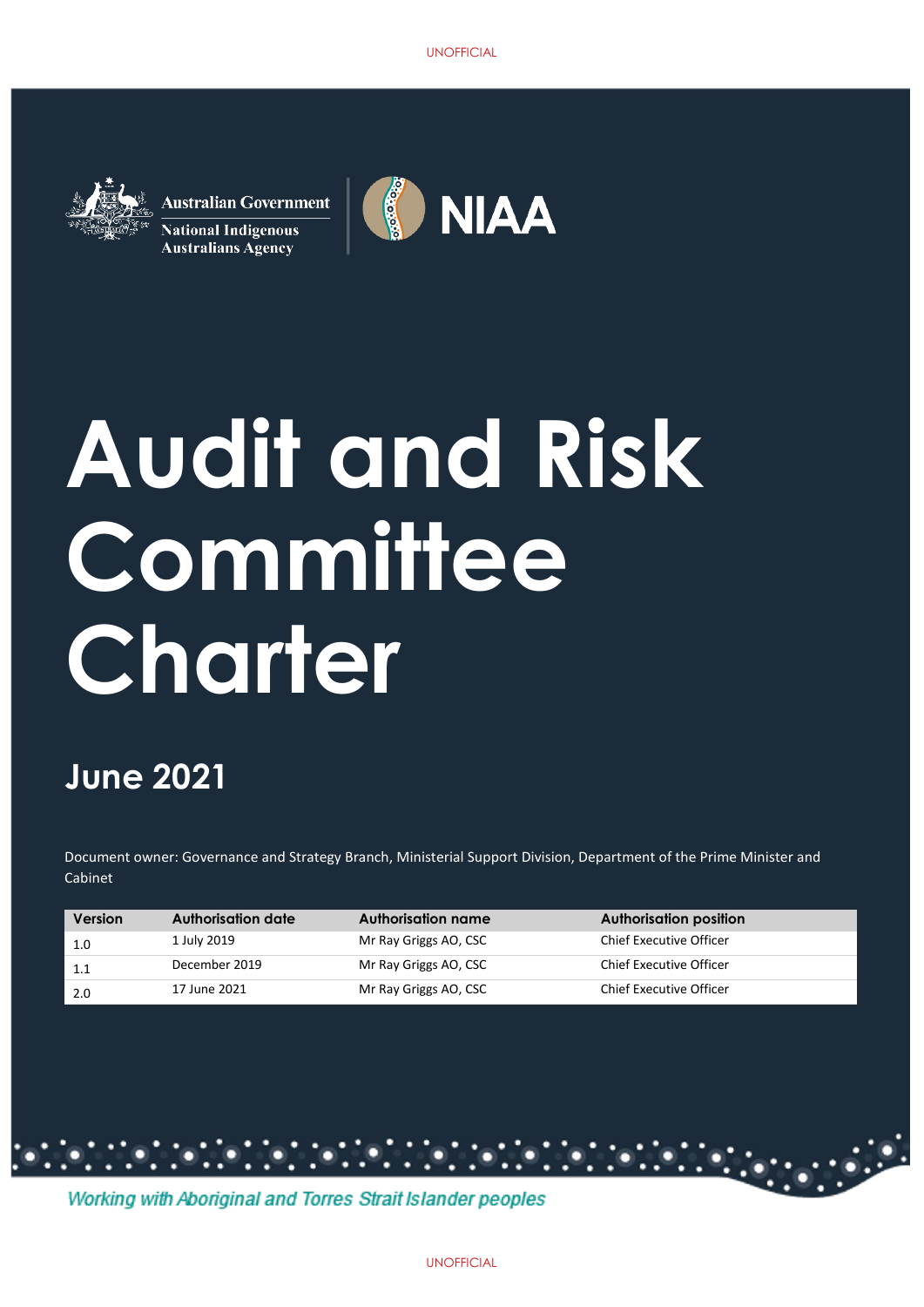# **Audit and Risk Committee Charter**

# 1. Introduction

- 1.1 The Chief Executive Officer of the National Indigenous Australians Agency (NIAA) has established the Audit and Risk Committee (the Committee) in accordance with section 45 of the Public Governance, Performance and Accountability Act 2013 (PGPA Act) and PGPA Rule section 17 Audit Committees for Commonwealth Entities.
- 1.2 This charter sets out the Committee's role, authority, responsibilities, composition and tenure, reporting, and administrative arrangements.

# 2. Role

- 2.1 The role of the Committee is to provide independent advice and assistance to the Chief Executive Officer and NIAA Executive on the appropriateness of NIAA's financial and performance reporting responsibilities, risk oversight and management, and system of internal control.
- 2.2 The Committee is not responsible for the executive management of these functions. The Committee will engage with management in a constructive and professional manner in discharging its advisory responsibilities and formulating its advice to the Chief Executive Officer.
- 2.3 The Committee will be assisted by the Department of the Prime Minister and Cabinet's (PM&C) Governance and Strategy Branch which will be responsible for delivering an internal audit program aligned with the Committee's guidance, organisational needs and subject to the approval of the Chief Executive Officer.

# 3. Authority

- 3.1 The Chief Executive Officer authorises the Committee, within its responsibilities, to:
	- obtain any information it requires from any employee or external party (subject to any legal obligation to protect information)
	- discuss any matters with the external auditor, or other external parties (subject to confidentiality considerations)
	- request the attendance of any official, including the Chief Executive Officer, at Committee meetings
	- obtain legal or other professional advice, as considered necessary to meet its responsibilities, at NIAA's expense, subject to approval by the Chief Executive Officer.

# 4. Membership

- 4.1 The Committee comprises three members appointed by the Chief Executive Officer. Three members will be independent and two Deputy Chief Executive Officers will be Senior Advisors.
- 4.2 The Chief Executive Officer will appoint the Chair of the Committee.
- 4.3 The Committee is authorised to appoint a member to be Deputy Chair who will act as chair in the absence of the Chair.
- 4.4 The Chief Executive Officer, Chief Operating Officer, Chief Financial Officer, Chief Information Officer and PM&C Head of Internal Audit may attend meetings as observers, as determined by the Chair, but will not be members of the Committee.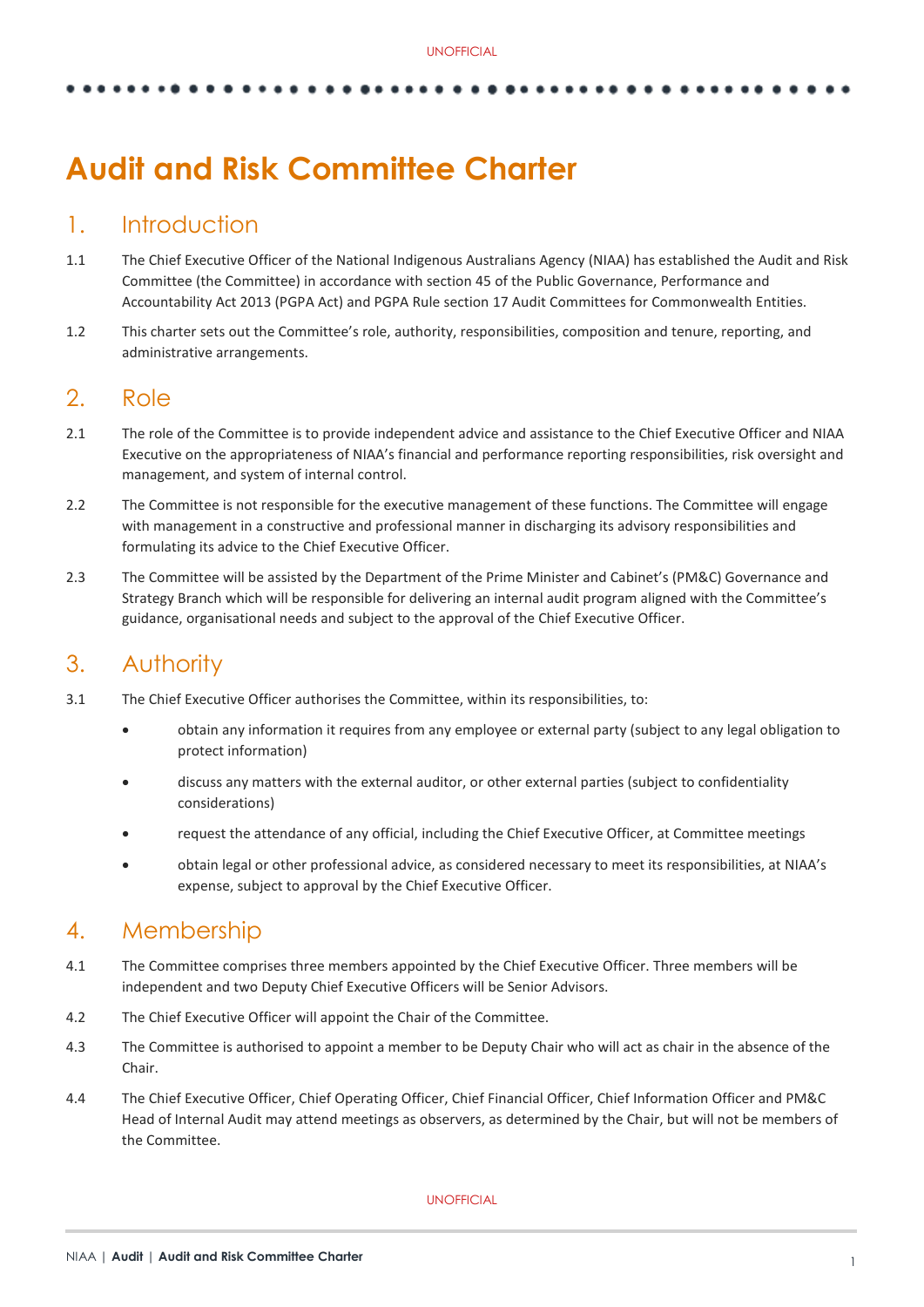- 4.5 Representatives from the Australian National Audit Office (ANAO) will be invited to attend all meetings of the Committee, as observers.
- 4.6 The members, taken collectively, will have a broad range of skills and experience relevant to the operations of NIAA. At least one member of the Committee will have accounting or related financial management experience with an understanding of accounting and auditing standards in a public sector environment. At least one member of the committee shall be Indigenous.
- 4.7 Members will be appointed for an initial period not exceeding three years. Members may be re-appointed after a review of their performance, for a further period not exceeding two years, unless agreed to by the CEO.

# 5. Responsibilities of Committee Members

- 5.1 Members of the Committee are expected to understand and observe the legal requirements of the PGPA Act and Rules. Members are also expected to:
	- act in the best interests of NIAA
	- apply good analytical skills, objectivity and good judgement
	- express opinions constructively and openly, raise issues that relate to the Committee's responsibilities and pursue independent lines of enquiry, and
	- contribute the time needed to review the papers provided and meet their responsibilities.
- 5.2 Committee members must not use or disclose information obtained by the Committee except in meeting the Committee's responsibilities, or unless expressly agreed by the CEO.

# 6. Functions

- 6.1 Section 17(2) of the Public Governance, Performance and Accountability Rule 2014 (the Rule) establishes mandatory function for audit committees. The functions must include reviewing the appropriateness of the Agency's:
	- financial reporting
	- performance reporting
	- system of risk oversight and management and
	- system of internal control.
- 6.2 A detailed explanation of each function and a work plan will be circulated to each Committee meeting.

# 7. Sub-committees

- 7.1 The Committee may establish one or more sub-committee/s to assist the full Committee in meeting its responsibilities.
- 7.2 The responsibilities, membership and reporting arrangements for each sub-committee shall be documented and approved by the full Committee. The Committee stipulates that:
	- a member of the full Committee is appointed as Chair of the sub-committee; the membership of subcommittees could extend beyond members of the full Committee if additional expertise on particular matters is required
	- minutes of all meetings of sub-committees are taken, distributed promptly to all members of the full Committee, and tabled for discussion at the next full Committee meeting, and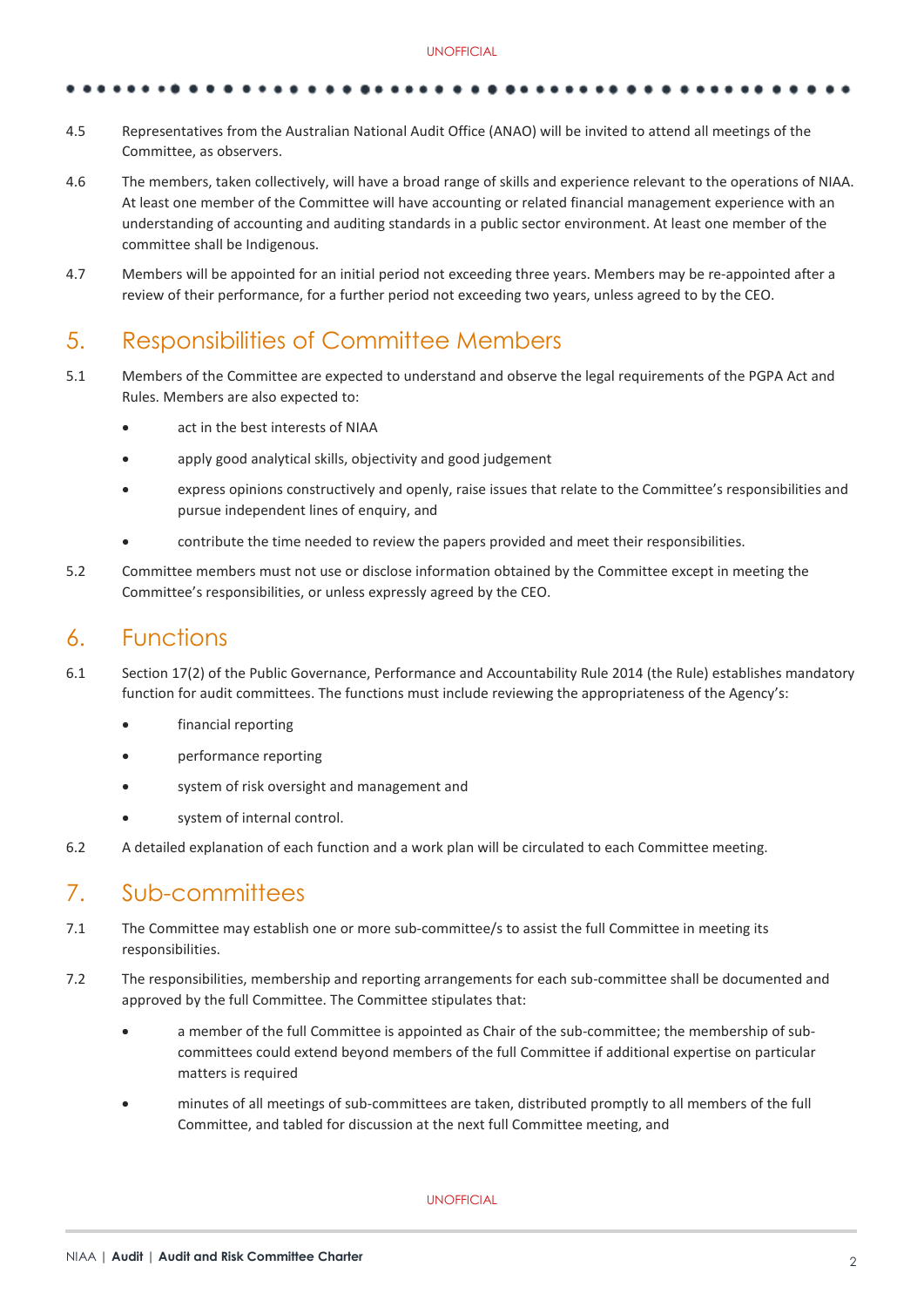- important issues that may require consideration by the full Committee are brought to the attention of the Chair immediately following a sub-committee meeting so that the Chair is in a position to decide what action to take.
- 7.3 Audit Committee sub-committees should not assume any management functions nor should management exert inappropriate influence over the work of sub-committees.

# 8. Reporting

- 8.1 The Committee will report as often as necessary, and at least once a year, to the CEO on its operation and activities during the year including:
	- financial reporting
	- performance reporting
	- system of risk oversight and management, and
	- system of internal control.
- 8.2 The Committee may, at any time, report to the CEO any other matter it deems of sufficient importance to do so. In addition, at any time an individual Committee member may request a meeting with the CEO.

# 9. Administrative Arrangements

### **Meetings**

- 9.1 The Committee will meet at least four times per year. Special meeting/s, in addition to the four regular meetings, may be held to review NIAA's annual financial statements.
- 9.2 The Chair is required to call a meeting if asked to do so by the CEO, and decide if a meeting is required if requested by another Committee member.

### **Planning**

9.3 The Committee will develop a forward meeting schedule that includes the dates, location and proposed agenda for each meeting for the forthcoming year, and that covers all the responsibilities outlined in this charter.

### Attendance at meetings and quorums

9.4 A quorum will consist of two Committee members, with at least one Senior Advisor to be in attendance at all meetings.

### **Secretariat**

9.5 The PM&C Governance, and Strategy Branch will provide secretariat support to the Committee. The Secretariat will ensure the agenda for each meeting and supporting papers are circulated, after approval from the Chair, at least one week before the meeting, and ensure the minutes of the meeting are prepared and maintained. Minutes must be reviewed by the Chair within twenty four hours of the meeting and distributed within two weeks to each member and Committee observers, as appropriate.

## Conflicts of interest

9.6 Once each year, members of the Committee will provide written declarations to the Chair for provision to the CEO declaring any potential or actual conflicts of interest they may have in relation to their responsibilities. External members should consider past employment, consultancy arrangements and related party issues in making these